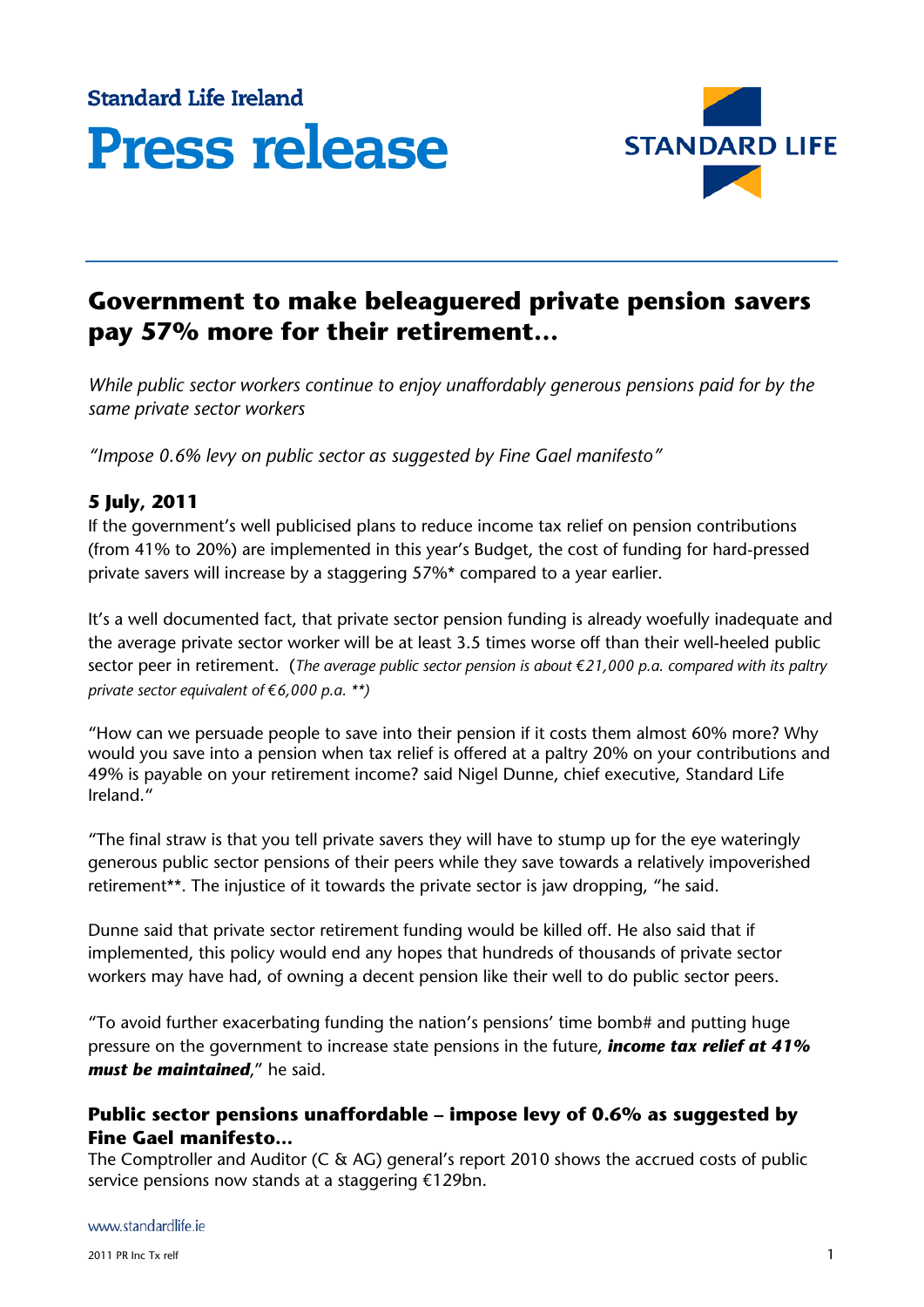

It costs €2.3 billion to pay public sector pensions in 2009 and €5.4bn in accrual costs or a total cost of €7.7 billion for 2009. There are approximately 380,000 public servants on the payroll, 100,000 of whom are retired – see notes\*\*\*\*). The total equivalent cost for the private sector is approximately €2bn for 810,000 individuals.

"The national bailout of  $c \in 85$  billion pales by comparison with the national liability of outstanding public sector pensions. This enormous number has been overlooked for far too long and must be tackled," said Dunne.

Fine Gael's manifesto proposed that the 0.6% levy could be imposed on public sector pensioners in addition to private sector schemes.##

"That would be a start," said Dunne. "The estimated amount raised would be  $\epsilon$ 46 million but importantly would provide reassurance that the public and private sector are treated more fairly. We must not overlook the principles of fairness for the sake of convenience.

It's breathtaking that the government deems it fitting to force the private sector to pay for lavish public sector pensions for themselves (and their officials) - whilst preventing them from savings towards such a pension for themselves.

Dunne added that it was not acceptable that one section of society becomes relatively wealthy in retirement at the expense of the other's relative impoverishment\*\*.

#### **Ends.**

#### **Notes for Editors**

\*49% includes income tax relief of 41% + PRSI + health levy of up to 8%. (PRSI + health levy eliminated in 2011 Budget last December)

49% to 20% to fund €100 of pension saving

49% relief costs €51 20% relief costs €80

Increase cost is €29, 29/51 = 56.9%

\*\*The estimated public sector pensions bill was: €1,965,784,000 for 2009 (Analysis of Exchequer Pay and Pensions Bill (Table XIII), Department of Finance, July 2009). 90,508 pensioners equates to an average public sector pension of approximately **€21,000**.

The average private sector worker's pension fund is approx.  $\epsilon$ 90,000 (source IAPF). Life Offices estimate the average pension fund at retirement of between €120,000 and €150,000. Source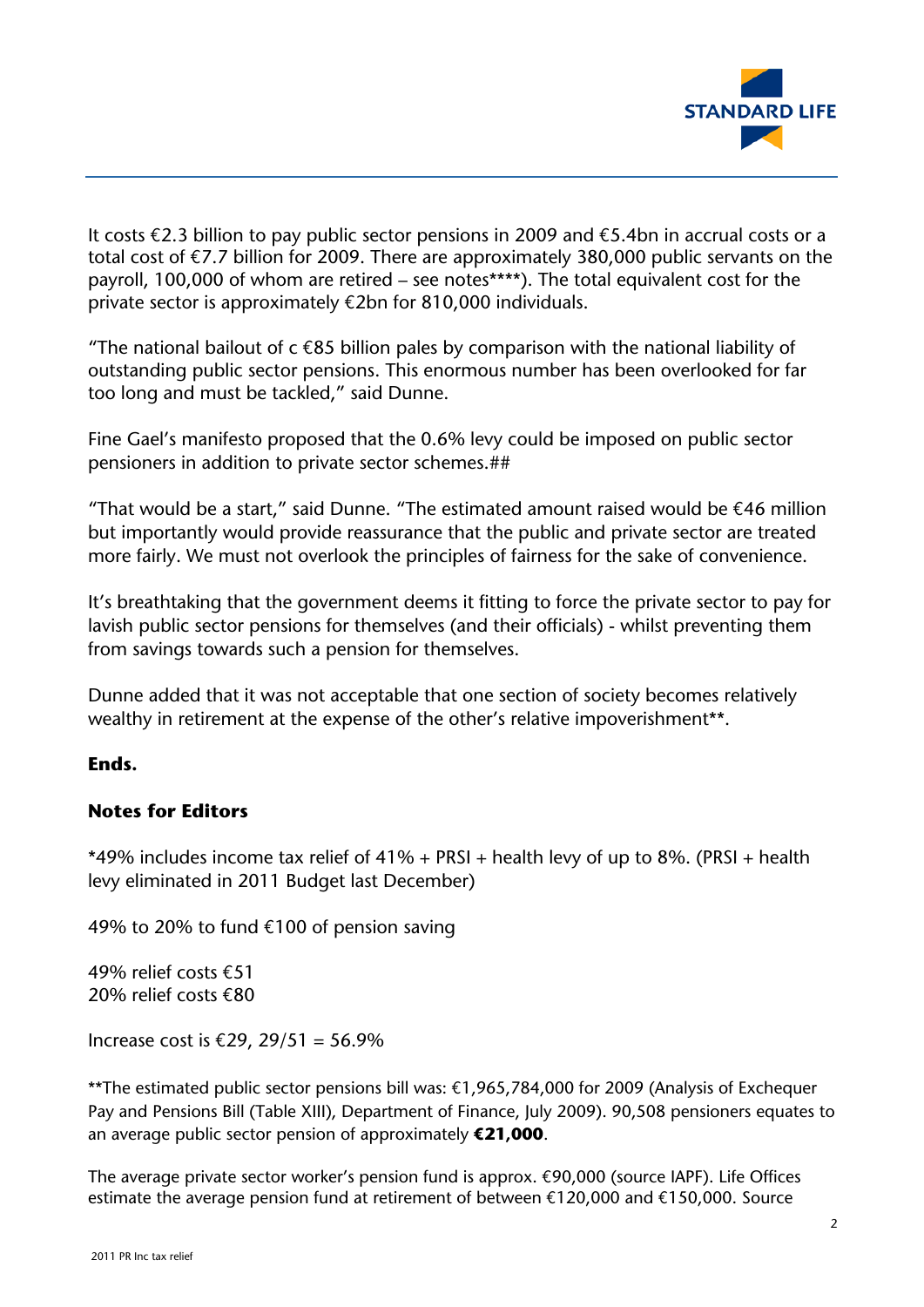

Professional Insurance Brokers Association, Sep, 2010.  $\epsilon$ 135,000 +  $\epsilon$ 90,000 divided by 2 = €112,000 times 5% annuity = €5,625 – rounded to €6,000).

#Irish people are living longer and subsequently need greater pension funding. "To date longevity has increased by a minimum of about an extra two years each decade," said Dr Ian Goldin, director of the Oxford Martin School (established to identify and respond to future global challenges and opportunities) Goldin previously worked for the World Bank, the EBRD and the OECD Development Centre in Paris.

The government is storing up major retirement funding problems for the future when workers already either don't save at all or don't save enough into a pension.

Workers earning a relatively modest €32, 801 p.a. or more qualify for income tax relief at 41% of their pension contributions.

##Fine Gael Manifesto p.67:

"A temporary, annual 0.5% contribution for all private pension funds, so that older beneficiaries of past tax relief make some contribution to deficit reduction. An equivalent reduction could be applied to public and private sector defined benefit entitlements"

\*\*\*\* Source: Analysis of Exchequer Pay and Pensions Bill, Department of Finance, June 2010

#### **For media queries contact:**

Aileen Power, head of corporate communications: (01) 639 7166.

Ends.